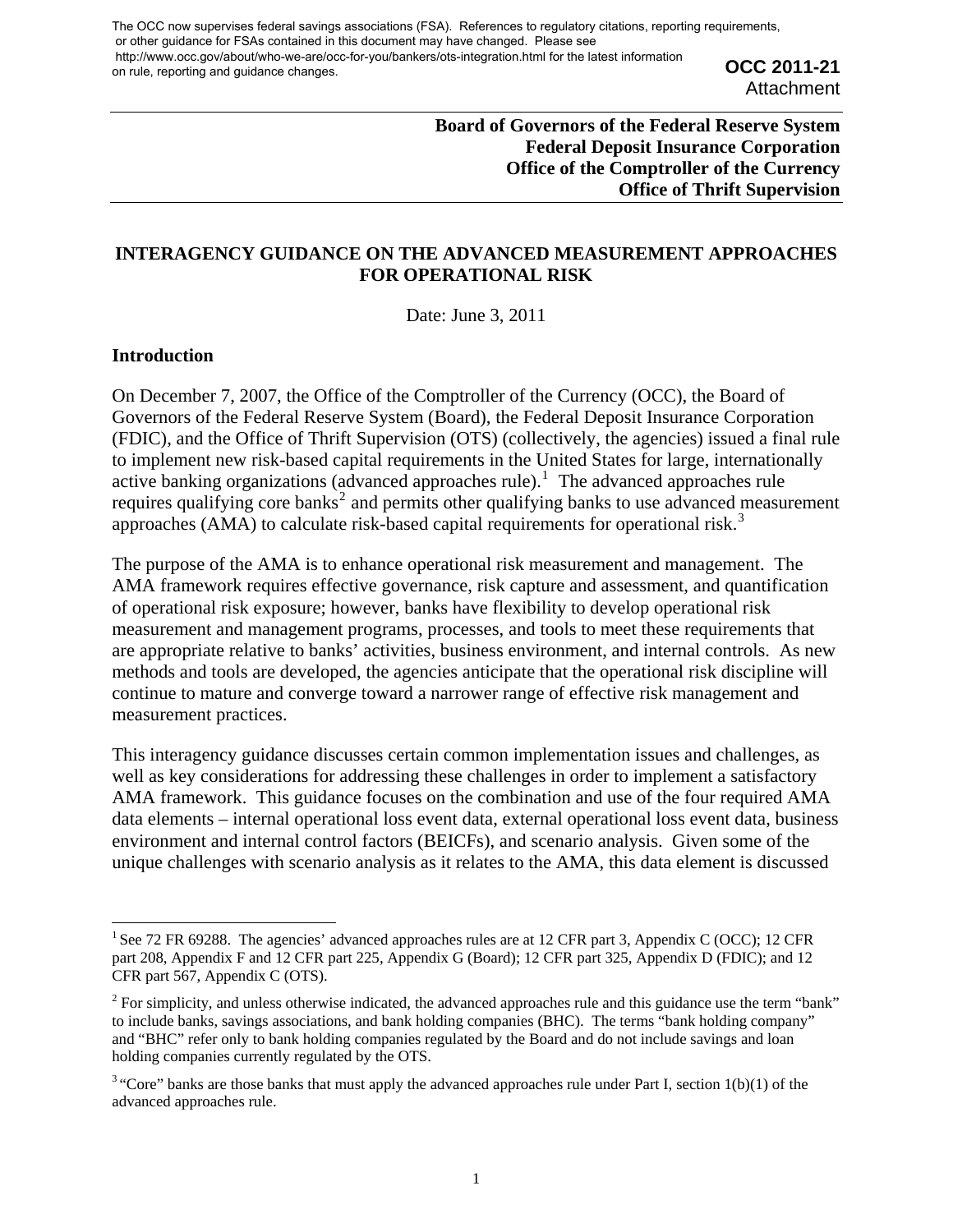**OCC 2011-21 Attachment** 

in greater detail. Governance and validation also are discussed given their importance in ensuring the integrity of a bank's AMA framework.

This guidance addresses certain aspects of the minimum risk-based capital requirements for operational risk and is not intended to address the treatment of operational risk in a bank's internal capital adequacy assessment process.

### **Governance**

The advanced approaches rule requires that a bank establish an operational risk management function (ORMF) that is responsible for the design, implementation, and oversight of the bank's AMA framework, including operational risk data and assessment systems and operational risk quantification systems and related processes.<sup>[4](#page-1-0)</sup> The ORMF must be independent of business line management.<sup>[5](#page-1-1)</sup> The ORMF also should have an organizational stature commensurate with the bank's operational risk profile.

While a bank has flexibility in determining its governance structure, the agencies will carefully assess independence and organizational stature in those organizational structures where the ORMF reports to a unit other than the bank's independent risk management function.<sup>[6](#page-1-2)</sup> Banks should be prepared to demonstrate that their operational risk governance structures are independent, have appropriate stature within the organization, and are consistent with an effective system of controls and oversight. $<sup>7</sup>$  $<sup>7</sup>$  $<sup>7</sup>$ </sup>

Stability of organizational structures facilitates consistent implementation and sustained performance of the AMA. Frequent restructuring of a bank's ORMF could raise supervisory concerns about the effectiveness of a bank's operational risk governance. Having the ORMF structure in place during a bank's parallel run represents one element of a set of sustainable processes that are part of the qualification requirements the bank will need to demonstrate in order to use the advanced approaches rule. $8 \text{ While organizational and structural changes may be}$  $8 \text{ While organizational and structural changes may be}$ necessary after qualification to better manage changes in the bank's operational risk profile, supervisors will closely scrutinize significant changes to the ORMF, especially during a bank's parallel run.

<span id="page-1-0"></span><sup>&</sup>lt;sup>4</sup> See section 22(h)(1)(i)(B) of the advanced approaches rule.

<span id="page-1-1"></span> $5$  See section 22(h)(1) of the advanced approaches rule.

<span id="page-1-2"></span><sup>&</sup>lt;sup>6</sup> Reporting lines that will raise specific supervisory concerns include those that have the ORMF reporting to functions that are both sources of inherent operational risk and are responsible for managing operational risk. These functions may include both traditional lines of business, as well as corporate functions or officers (e.g. the chief financial officer).

<span id="page-1-3"></span><sup>&</sup>lt;sup>7</sup> See section 22(j)(3) of the advanced approaches rule.

<span id="page-1-4"></span><sup>&</sup>lt;sup>8</sup> See 73 FR 44620 (July 31, 2008), interagency "Supervisory Guidance: Supervisory Review Process of Capital Adequacy (Pillar 2) Related to the Implementation of the Basel II Advanced Capital Framework."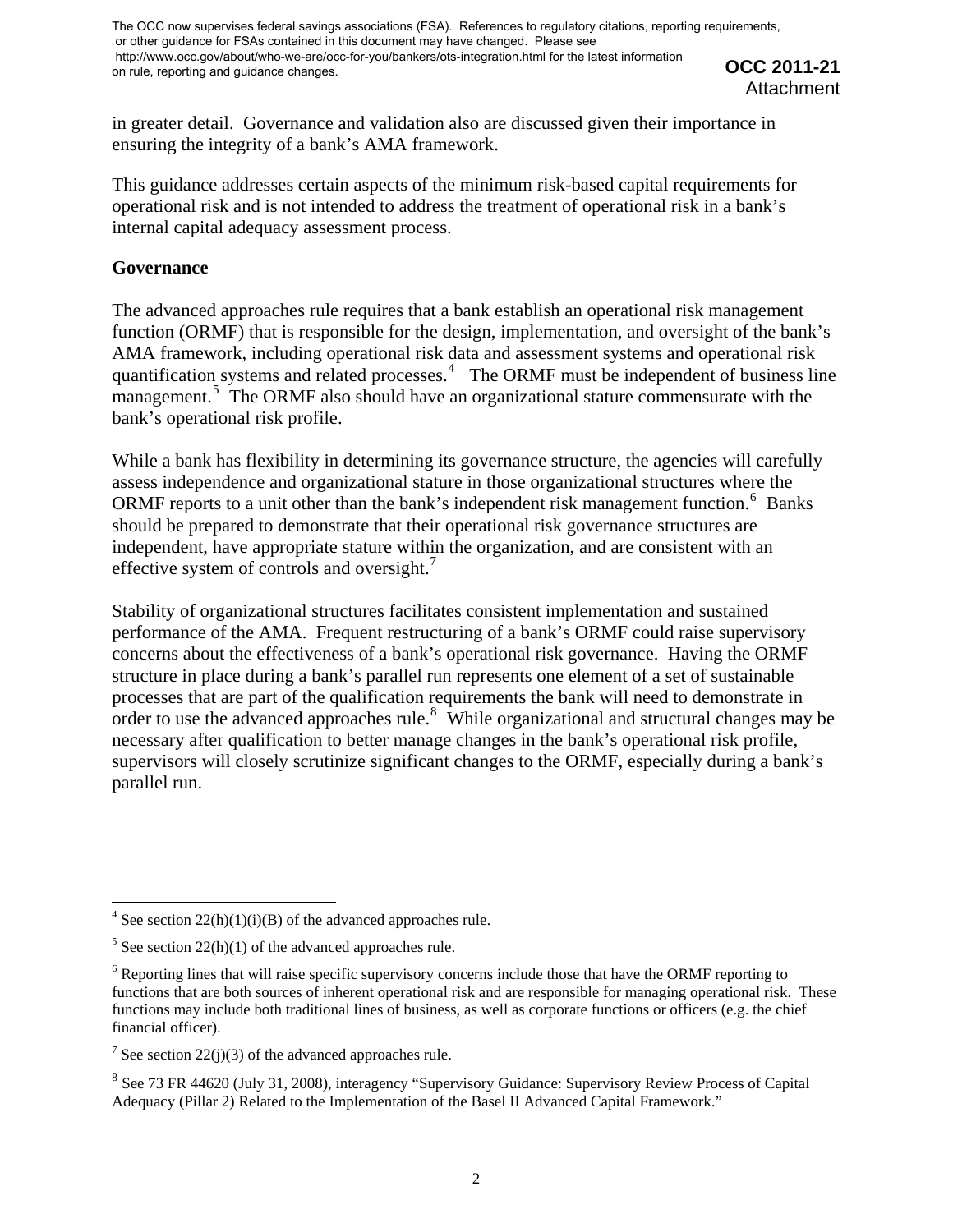**OCC 2011-21 Attachment** 

# **The Four Data Elements**

The advanced approaches rule requires that a bank's operational risk data and assessment systems capture operational risks to which the firm is exposed. These systems must include credible, transparent, systematic, and verifiable processes on an ongoing basis that incorporate the four required AMA data elements of (1) internal operational loss event data, (2) external operational loss event data, (3) scenario analysis, and (4) BEICFs.  $9$  The advanced approaches rule also requires that a bank's operational risk quantification systems generate estimates of the bank's operational risk exposure using the bank's operational risk data and assessment systems, and include a credible, transparent, systematic, and verifiable approach for weighting each of the four elements.<sup>[10](#page-2-1)</sup>

# *Internal Operational Loss Event Data*

Internal operational loss event data (internal data) under the advanced approaches rule are gross operational loss amounts, dates, recoveries, and relevant causal information for operational loss events occurring at the bank. While the advanced approaches rule provides flexibility in a bank's use and weighting of the four data elements, internal data is a key element in operational risk management and quantification. For quantification, many banks currently use a loss distribution approach (LDA) to estimate their operational risk exposure. When using an LDA, internal data should be used to estimate both the frequency and severity of operational losses.

The advanced approaches rule requires that a bank's operational risk data and assessment systems include a historical observation period of at least five years for its internal data.<sup>[11](#page-2-2)</sup> Banks should carefully consider the benefits of using an observation period longer than the five-year minimum to estimate operational risk exposure, especially in cases where the five-year minimum period contains few extremely large (tail) events. A bank should ensure that the time series used for operational risk exposure estimation includes all relevant internal data, including tail events. The agencies will scrutinize cases in which a bank excludes internal data from the estimation of operational risk severity, particularly the exclusion of tail events. The agencies recognize that banks have different loss histories and that some banks have experienced few tail losses. Therefore, banks also should consider the impact of relevant external operational loss event data (external data) and scenario analysis for producing meaningful estimates of operational risk exposure.

The advanced approaches rule permits a bank to refrain from collecting internal data for individual operational losses below established dollar threshold amounts if the bank can demonstrate to the satisfaction of its primary federal supervisor that the thresholds are reasonable, do not exclude important internal operational loss event data, and permit the bank to capture substantially all the dollar value of the bank's operational losses.<sup>[12](#page-2-3)</sup> Banks should have

<span id="page-2-0"></span><sup>&</sup>lt;sup>9</sup> See section 22(h)(2) of the advanced approaches rule.

<span id="page-2-1"></span><sup>&</sup>lt;sup>10</sup> See sections 22(h)(2)(ii) and 22(h)(3)(i)(C) of the advanced approaches rule.

<span id="page-2-2"></span><sup>&</sup>lt;sup>11</sup> See section  $22(h)(2)(ii)(A)(1)$  of the advanced approaches rule. Shorter observation periods may be approved by the bank's primary federal supervisor to address transitional issues such as integrating a new business line.

<span id="page-2-3"></span><sup>&</sup>lt;sup>12</sup> See section  $22(h)(2)(ii)(A)(3)$  of the advanced approaches rule.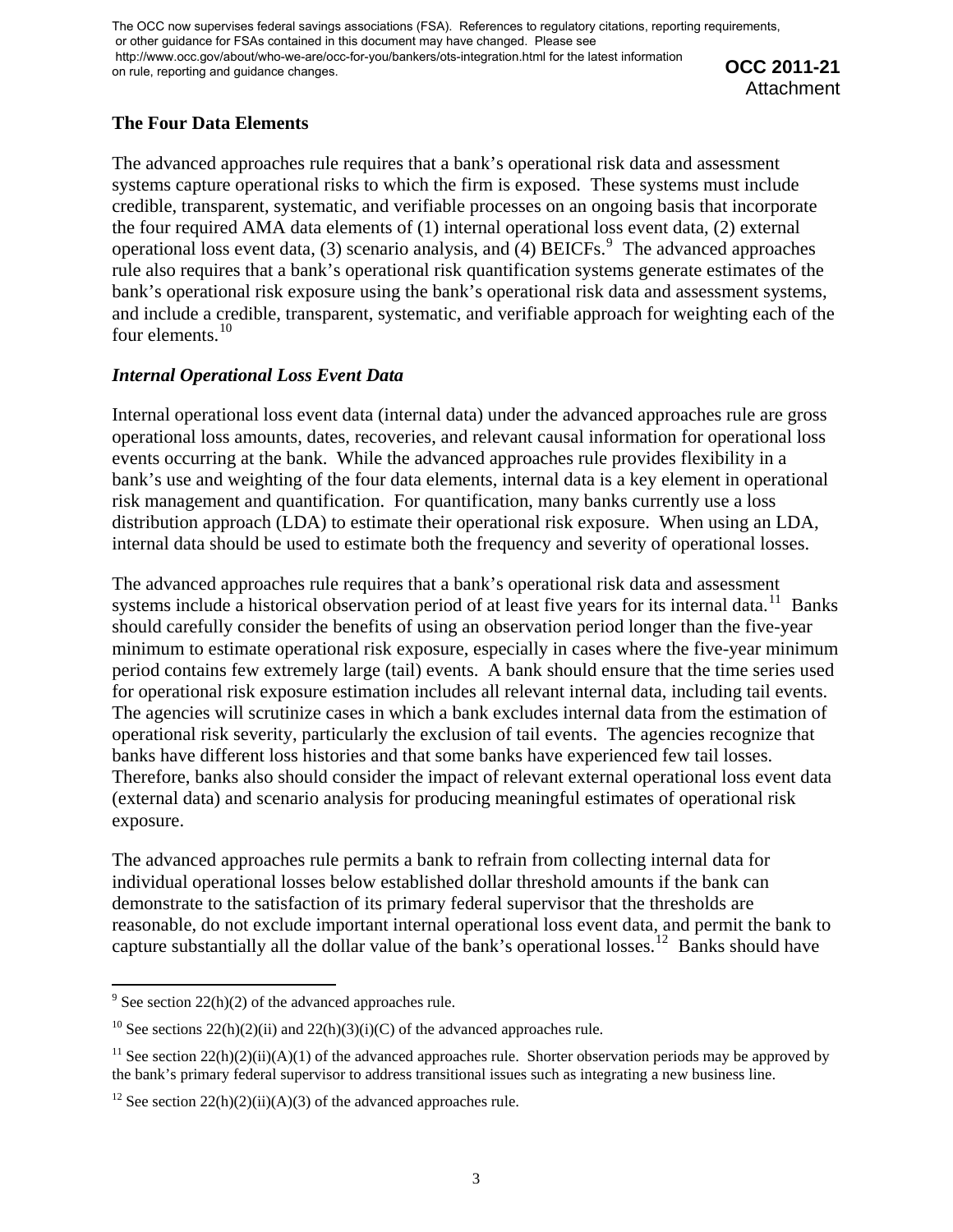**OCC 2011-21 Attachment** 

documented support for their internal data collection threshold(s) that considers information needed to effectively manage operational risk losses at the corporate and business line levels and estimate exposure amounts for each unit of measure (UOM).<sup>[13](#page-3-0)</sup>

The collection and use of legal loss data can pose challenges in the operational risk quantification process that result from factors such as the time lag that often exists between initiation and settlement of legal cases and the practices around discovery. These losses can have a significant impact on a bank's estimate of operational risk exposure. Banks' approaches vary for determining when a legal loss amount is included in their operational risk quantification processes. Some banks incorporate a legal loss amount at the time a legal reserve is created, whereas other banks incorporate legal losses at settlement. The varying treatment of these losses across banks could result in differences in capital requirements for similar exposures. To address these potential differences and ensure that a bank's operational risk capital reflects its risk profile, a bank should include legal losses in its quantification processes using a date no later than the date a legal reserve is established. Banks should have policies that describe their practices for collecting legal loss data and using it in the quantification process.

# *External Operational Loss Event Data*

External data under the advanced approaches rule are gross operational loss amounts, dates, recoveries, and relevant causal information for operational loss events occurring at organizations other than the bank.<sup>[14](#page-3-1)</sup> External data complement the internal data a bank uses for operational risk measurement and management. External data can provide a bank's senior management and business lines with useful information on potential areas of risk exposure or control failures based on industry loss experience. In addition to its role in the operational risk quantification process, external data can be an important input to a bank's scenario analysis and BEICF processes. For internal risk-management reporting purposes, the inclusion of external data with other data elements can support development of a comprehensive risk profile.

# *External Data Sources*

Banks commonly obtain external data from publicly available sources or consortia. Banks should carefully consider the varied characteristics among data from different sources to ensure appropriate alignment of these data with their intended use. Relative to consortia data, publicly sourced data generally contain more descriptive information on individual operational loss events and their underlying causes. This information is particularly useful in assessing the relevance of an event to a particular bank and for conducting analysis of potential losses and control failures. However, one of the challenges with using publicly sourced external data is addressing the inherent reporting bias, which refers to the tendency of publicly reported losses to

<span id="page-3-0"></span> <sup>13</sup> As defined in section 2 of the advanced approaches rule, unit of measure refers to the level (for example, organizational unit or operational loss event type) at which the bank's operational risk quantification system generates a separate distribution of potential operational losses.

<span id="page-3-1"></span><sup>&</sup>lt;sup>14</sup> Section  $22(h)(2)(ii)(B)$  of the advanced approaches rule requires that a bank have a systematic process for determining its methodologies for incorporating external operational loss event data into its operational risk data and assessment systems.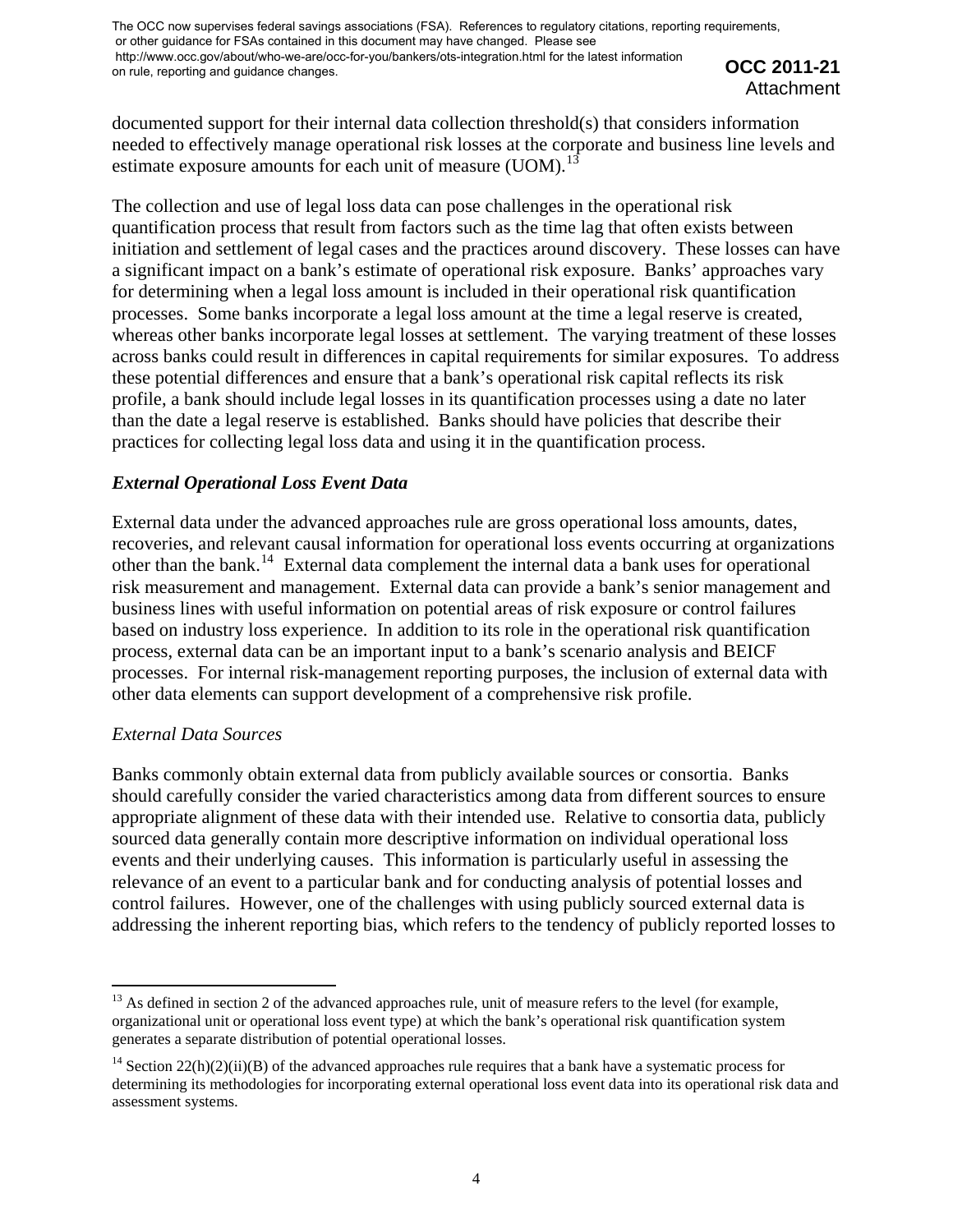**OCC 2011-21 Attachment** 

focus only on larger, more notable losses. Banks should address these biases in their methodologies for incorporating external data into their AMA frameworks.

In contrast, while consortia data typically contain less descriptive or causal information, these data are consistently collected under standard rules and tend to comprise a broader range of operational loss events and associated dollar amounts. As a result, consortia data are not subject to the same reporting bias as publicly sourced information, but banks may face challenges in determining data relevance. In addition, banks face challenges in appropriately scaling both publicly sourced and consortia external data. Regardless of the external data source used, banks should demonstrate that the external data they use are relevant to their risk profiles and appropriate for use in their AMA frameworks.

# *External Data Use in Operational Risk Measurement*

As with the other data elements, banks should carefully consider and adequately document how external data are incorporated into their quantification systems. The agencies note that there are significant inherent challenges associated with combining external and internal data in the same model. As such, supervisors will closely scrutinize a bank's approach for combining internal data and external data at the observation level, and will analyze a bank's statistical evidence and rationale for why such an approach is valid.

External data typically are used as a direct input into a severity model based solely on external data. The results of the severity model are then combined with results from an internal data model. When internal and external loss data are modeled separately and then combined to estimate operational risk exposure, banks should have a credible, transparent, systematic, and verifiable process for combining the results from the two models. Any weighting scheme used to combine the results should have well-documented empirical support, including sensitivity analysis that considers the impact of different weighting schemes.

External data may be used in a benchmark approach when a bank can appropriately characterize its operational risk exposure in a base model that uses only internal data. In a benchmark approach, external data is used as a direct input into a model that is separate from the base internal data model. The outcome of the benchmark model is compared to that of the base model and may result in a change in the operational risk exposure estimate generated by the base model. (See the *Scenario Analysis as a Benchmark* discussion below; external data as a benchmark would follow a similar approach.)

While external data can be a useful tool in quantifying operational risk exposure, certain operational losses contained in the raw external data may not be directly relevant for a particular bank's risk profile. A bank may use a number of approaches to address this issue, including external data filtering and scaling methodologies. External data filtering involves the selection of relevant external data based on specific criteria. A bank's filtering processes must be credible, transparent, systematic, verifiable,  $15$  and should result in objective and consistent selection of data (for example, large losses should not be subjectively excluded). If a bank permits exceptions as part of its external data selection process, the bank should have clear policies and

<span id="page-4-0"></span><sup>&</sup>lt;sup>15</sup> See section 22(h)(2)(ii) of the advanced approaches rule.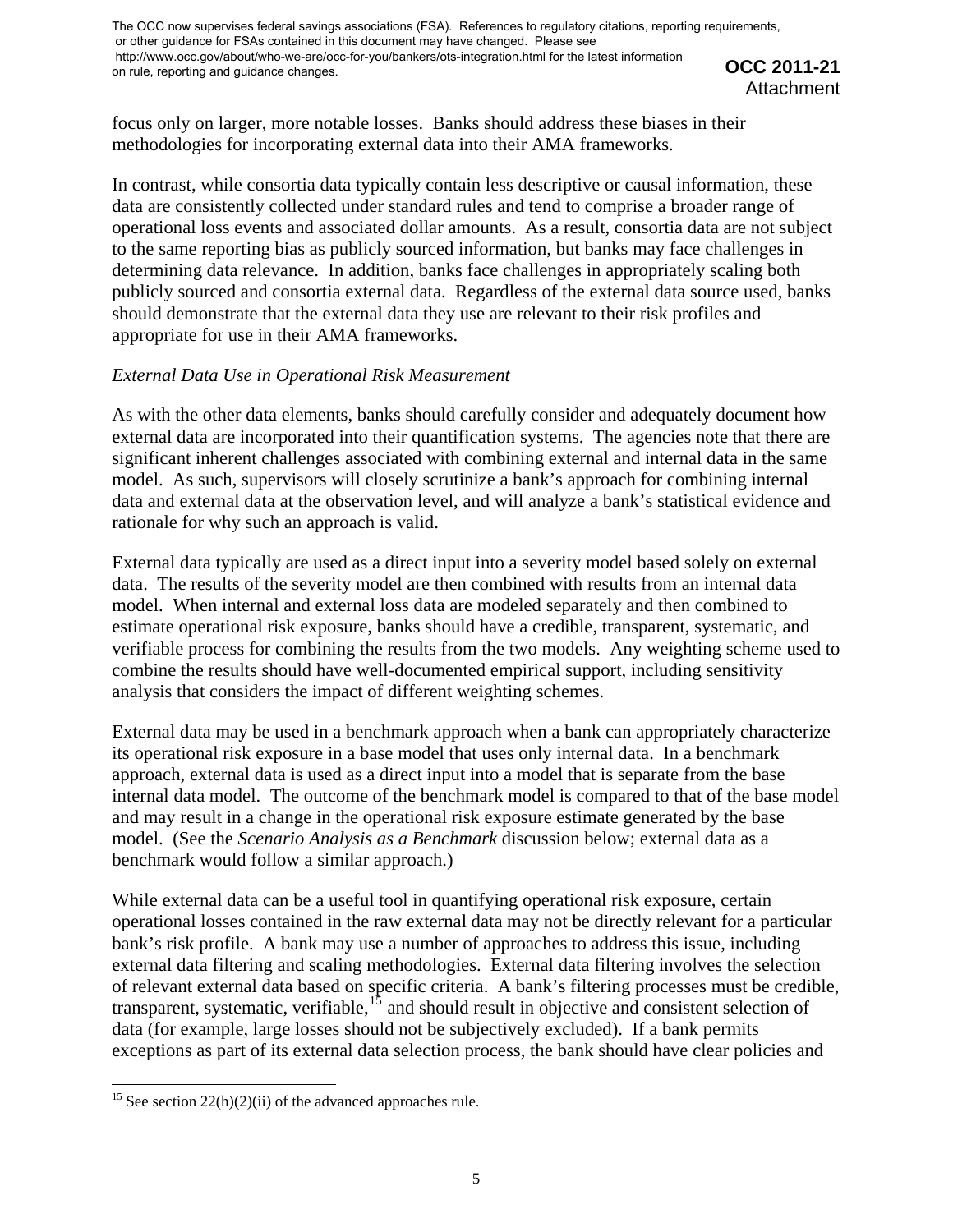**OCC 2011-21**  Attachment

procedures that describe the criteria for such exceptions. The bank also should adequately document and provide its rationale for any exceptions.

In some cases, such as when a bank's size or business activities differ substantially from those of banks represented in a given external dataset, it may be appropriate for a bank to scale the external data for use in estimating its operational risk exposure. The bank must provide empirical support demonstrating that its scaling methodology is credible, transparent, systematic, and verifiable. <sup>[16](#page-5-0)</sup> If a scaling model developed by a third party (e.g., a vendor) is used by a bank to scale external data, it should be implemented, documented, and validated in the same fashion as an internally developed approach and the bank must document that the incorporation of the scaled data into its quantification processes is credible, transparent, systematic, and verifiable (as is the case for any third-party model). <sup>[17](#page-5-1)</sup>

### *Scenario Analysis*

Scenario analysis under the advanced approaches rule is a systematic process of obtaining expert opinions from business managers and risk-management experts to derive reasoned assessments of the likelihood and loss impact of plausible, high-severity operational losses. Scenario analysis may include the well-reasoned evaluation and use of external operational loss event data adjusted, as appropriate, to ensure relevance to a bank's operational-risk profile and control structure. Scenario analysis provides a forward-looking view of operational risk that complements historical internal and external data. The scenario analysis process and its output are key risk-management tools that are especially relevant for assessing potential risks to which the bank may be exposed.

Scenarios are typically developed through workshops that produce multiple scenarios at both the line of business and enterprise levels. Scenario development exercises allow subject matter experts to identify potential operational events and their impacts. Such exercises allow those experts to better prepare to identify and manage the risk exposures through business decisions, risk mitigation efforts, and capital planning. Inclusion of scenario data with other data elements in internal risk-management reporting can support development of a comprehensive operational risk profile of the bank.

There are significant challenges with the development of scenario analysis. Some of these challenges include mitigation of bias and justification for loss frequency and severity estimates. Sound scenario analysis development and output depend on the skill and expertise of facilitators and participants. By its nature, scenario analysis typically includes some degree of bias and subjectivity. Biases in scenario analysis development processes can include overconfidence, motivational bias, availability bias, partition dependence, and anchoring.<sup>[18](#page-5-2)</sup> Scenario analysis should be governed by a consistent process to ensure the integrity of the estimates produced. A sound scenario process should be clearly defined, repeatable, and transparent. It should be

<span id="page-5-0"></span><sup>&</sup>lt;sup>16</sup> See section 22(h)(2) of the advanced approaches rule.

<span id="page-5-1"></span> $17$  Ibid.

<span id="page-5-2"></span><sup>18</sup> Additional information about scenario bias can be found on pages 18-19 of *Observed range of practice in key elements of Advanced Measurement Approaches (AMA)*, Basel Committee on Banking Supervision, July 2009. http://www.bis.org/publ/bcbs160b.pdf.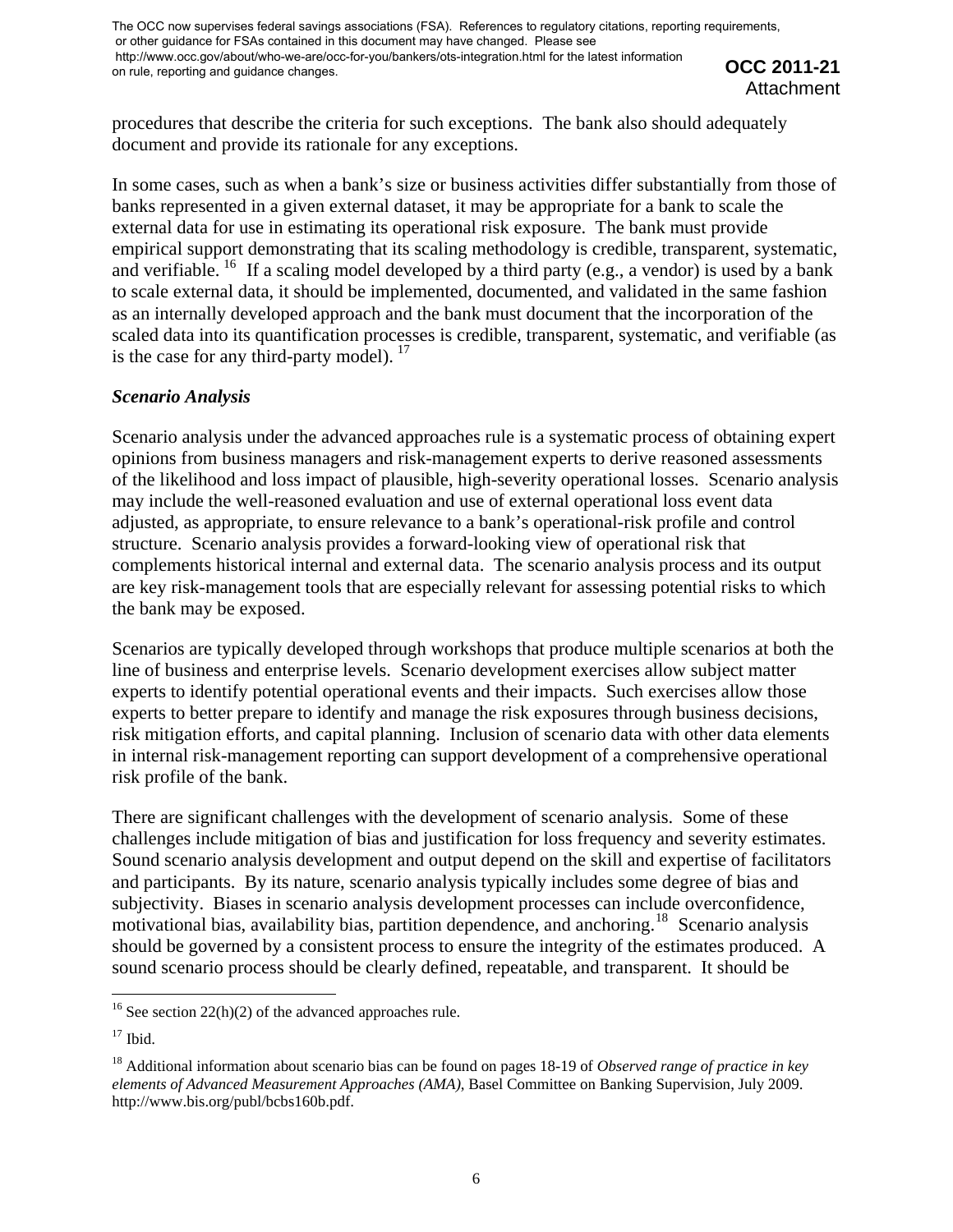**OCC 2011-21 Attachment** 

responsive to changes in both the internal and external environment. The process should involve appropriate representation of the business lines and subject matter experts, with oversight by the ORMF. Participants should be trained in the scenario generation process, and should receive relevant and detailed background information (including internal and external loss data) that is derived through a systematic selection process.

Given the subjective nature of scenario analysis, banks should implement mechanisms for identifying and mitigating biases inherent in scenario development processes. Such mechanisms include carefully structured questions, a well-defined decision-making process, and consideration of a range of possible loss frequencies and severities. Scenario estimates should be supported by high-quality documentation of the reasoning and the rationale underlying the estimates. In addition, banks should implement a robust independent challenge process to ensure that key risks have been captured and scenario estimates are appropriate and well-supported. Banks also should have a process to evaluate and improve upon the results of past scenario workshops.

There are significant challenges in using scenario analysis data as a direct input to the modeling process given the subjective nature of scenario analysis data. For example, it is difficult to mix synthetic (scenario) data and observational (internal and external) data elements in a credible manner. Supervisors will closely scrutinize a bank's approach to mixing internal and scenario data at the observation level, and will review statistical evidence confirming that such an approach is valid. In addition, to address the inherent subjectivity involved in scenario analysis development, banks should have sufficiently transparent processes that explain the judgments used in the development and weighting of scenario analysis data. A bank may consider indirect methods for the use of scenario analysis in its operational-risk quantification systems, including using scenario analysis to develop benchmark models or to adjust operational risk exposure estimates as described below.

#### *Scenario Analysis as a Benchmark*

In a scenario benchmark model, scenario analysis data are used as a direct input into a model that is separate from the primary (base) operational-risk quantification model (such as a model based on internal and/or external data). The outcome of the benchmark model may result in an adjustment to the operational-risk exposure estimate generated by the base model.<sup>[19](#page-6-0)</sup> When scenarios are used for benchmarking, it is critical to demonstrate the credibility of the benchmark model through validation and appropriate documentation. In addition, the bank should be able to show that: (i) scenario output can be credibly and transparently translated into an estimate of operational-risk exposure for the bank's units of measure; and (ii) for a given UOM, the risk exposure can be appropriately estimated using internal and relevant external data.

The method chosen for comparing the results from the benchmark scenario model with those of a base model should incorporate a range of possible outcomes, such as the calculation of a confidence interval around the point estimate of the base model. While values that lie in the confidence interval may differ numerically from the point estimate, those differences may be

<span id="page-6-0"></span><sup>&</sup>lt;sup>19</sup> While this discussion focuses on the use of scenario analysis as a benchmark, the principles could equally apply to the use of external data as a benchmark.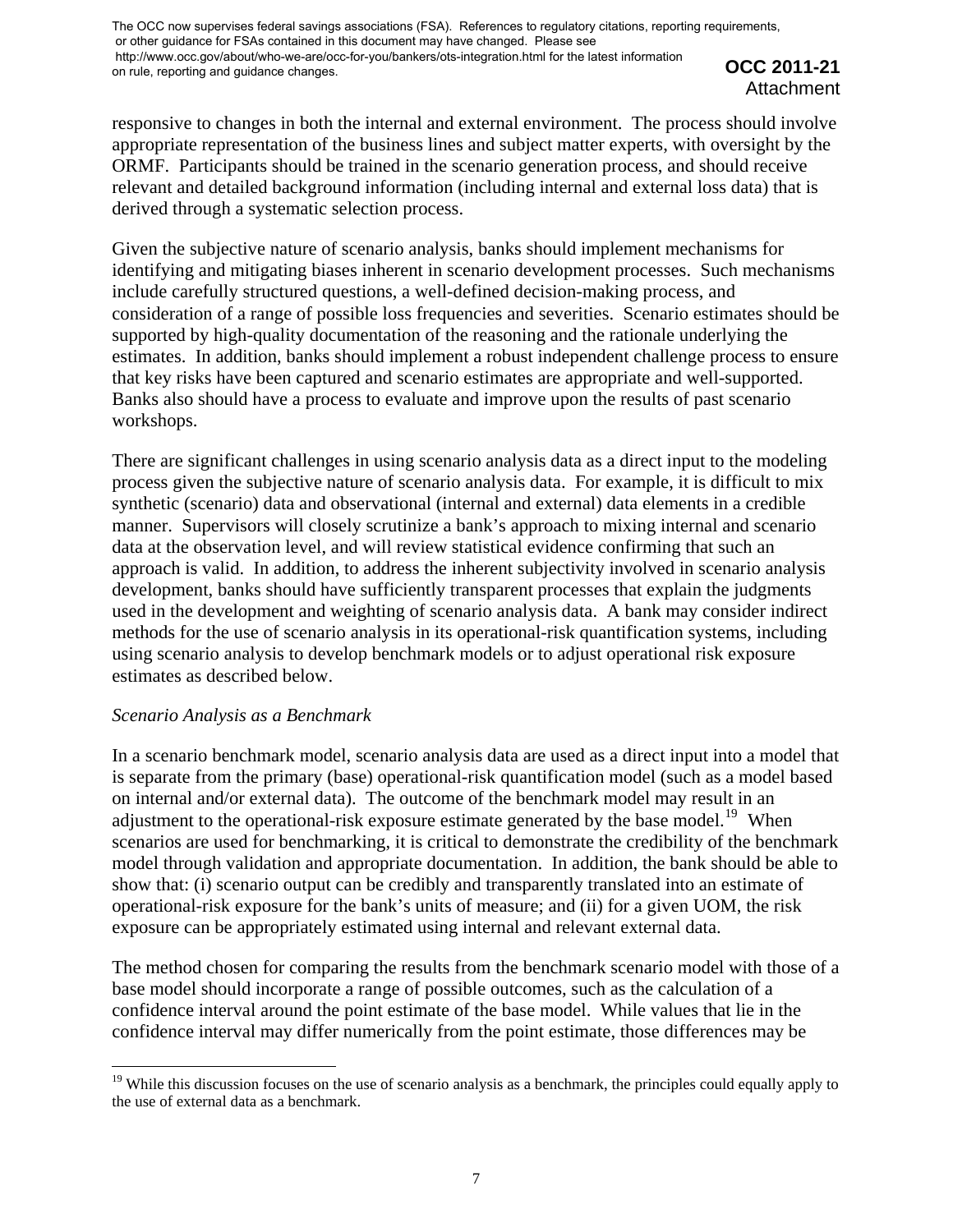**OCC 2011-21 Attachment** 

small enough that they do not provide convincing evidence of an inaccurate point estimate. Thus, scenario analysis may be used either to select a different outcome from within this range or, more generally, to select among candidate distributions (or models) that reasonably fit a given collection of data and therefore are considered statistically indistinguishable and equally valid.

When using scenario analysis as a benchmark, there are two possible results:

- i. A scenario benchmark result that falls within the confidence interval generated by the base model generally would not be viewed as statistically different from the base model and the estimate of operational risk exposure would equal the output of the benchmark model. Supervisory scrutiny would increase as the benchmark result moves toward the limits of the confidence interval or as the confidence level increases (for example, a 95 percent versus a 90 percent confidence interval).
- ii. A scenario benchmark result that falls outside of the confidence interval should prompt the bank to thoroughly investigate the credibility of the results of both the base model and the benchmark model. The investigation may conclude that the base model and/or benchmark model are flawed and a correction to one or both of the models is warranted. A bank's process for modifying the model(s) to address deficiencies must be credible, transparent, systematic, and verifiable in accordance with the requirements of the advanced approaches rule.<sup>[20](#page-7-0)</sup>

If the review and investigation of the base model and the scenario analysis benchmark model indicates that the methodologies of both appear sound but a discrepancy between the outcomes persists, then the bank should consider alternative means for incorporating scenario analysis into its operational-risk quantification process. For example, a bank may consider using scenario analysis data to adjust its operational-risk exposure estimates. However, supervisors expect significant support and documentation for this approach. Such a qualitatively based adjustment to the results of the base model may be appropriate in limited instances (e.g., if internal and external data do not provide a sufficient number of relevant large loss results). When using a scenario-based adjustment, banks should provide the rationale for adjusting their exposure estimate as well as evidence that:

- i. The methodology is credible, transparent, systematic, and verifiable;
- ii. Adjustments to quantified exposure estimates are subject to an independent review and approval process that confirms whether key judgments and any resulting changes to exposure estimates are credible; and
- iii. The original model and its outcomes are statistically sound prior to any adjustment and the size of the adjustment is appropriate.

The agencies recognize that, in principle, a credible process could produce both upward and downward qualitative adjustments. A qualitative reduction in exposure estimates may be acceptable only in extremely limited circumstances. As such, a downward adjustment generally

<span id="page-7-0"></span><sup>&</sup>lt;sup>20</sup> See section 22(h)(3) of the advanced approaches rule.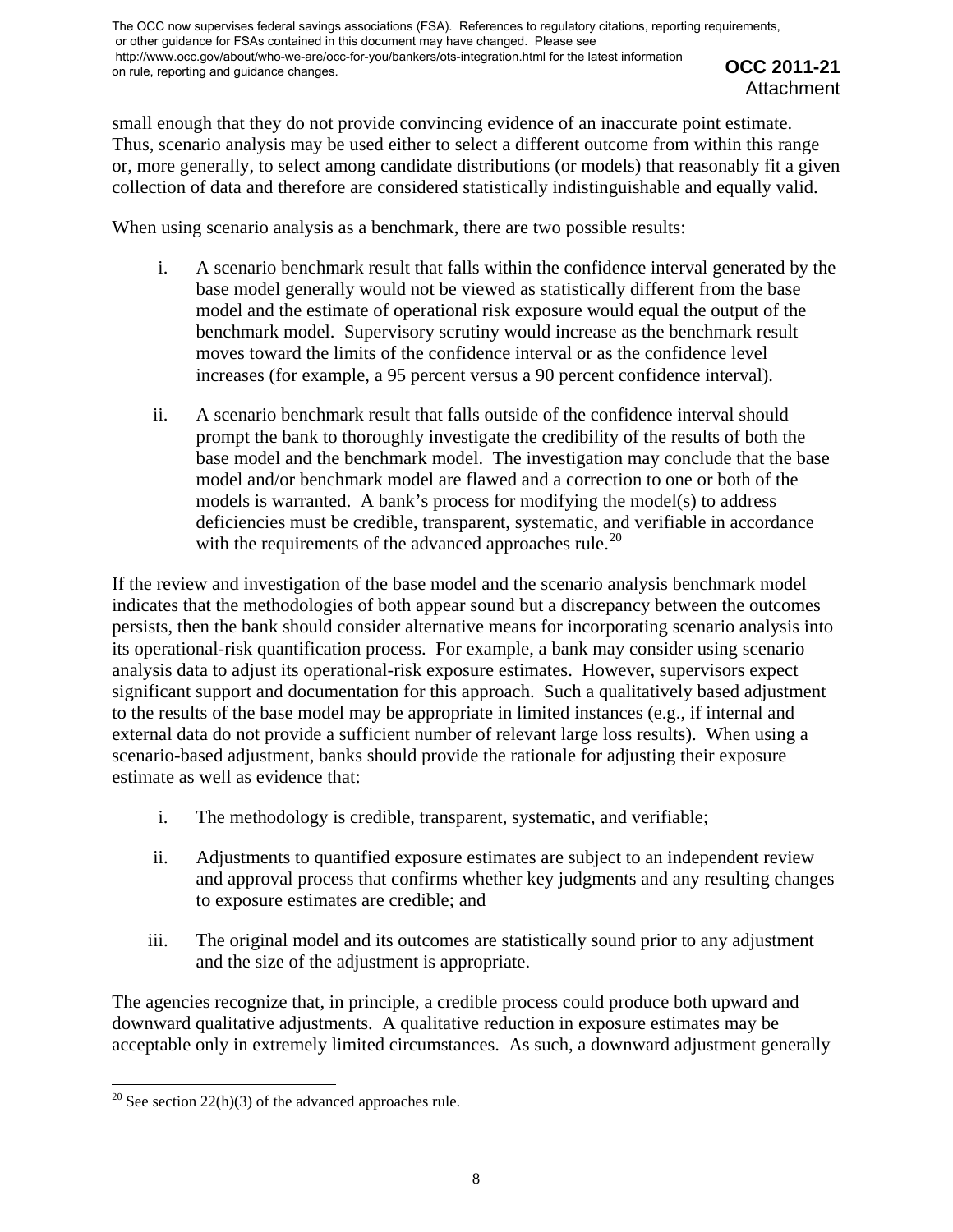**OCC 2011-21 Attachment** 

is not consistent with a conservative risk assessment. As with upward adjustments, a bank should provide the rationale for a downward adjustment and ensure that the adjustment meets the three criteria above. Furthermore, the magnitude of any adjustment to the quantitatively estimated operational-risk exposure should always be governed and justified by policy thresholds that conform to conservative risk assumptions.

### *Scenario Analysis as the Base Model*

In rare cases, a bank may have insufficient internal data and relevant external data to derive an operational-risk exposure estimate for a UOM. Provided that the bank has documented and demonstrated that insufficient data exist, a bank may consider using a scenario-based approach. In this approach the other three data elements must be inputs into the scenario analysis process.<br><sup>21</sup> However, the bank also should continue its efforts to collect internal and external data in However, the bank also should continue its efforts to collect internal and external data in order to address the paucity of data.

### *Business Environment and Internal Control Factors*

BEICFs under the advanced approaches rule are indicators of a bank's operational-risk profile that reflect a current and forward-looking assessment of the bank's underlying business-risk factors and internal control environment. BEICFs are forward-looking tools that complement the other data elements in the AMA framework in developing a comprehensive risk profile. BEICF tools should provide balanced assessments of both the risk in the business environment and the quality of internal controls. The ORMF should be actively involved in the development and ongoing monitoring of BEICF tools to ensure a systematic assessment of risk across the organization. The ORMF should ensure the process is designed such that significant risks can be appropriately aggregated and monitored. Business line management should implement and use BEICFs as a component of day-to-day operational-risk management.

Common BEICF tools include risk and control self assessments, key risk indicators, and audit evaluations. Banks should consider the benefits of using consistent BEICF indicators across all lines of business. Such an approach may facilitate aggregation and reporting of operational-risk drivers, the effectiveness of the internal control environment, and BEICF assessments.

Banks should have a clear structure and associated policies around the reporting of the results of the BEICF assessment process. BEICF reporting within business lines should be appropriate for the activities and risks assumed by the particular business. Business line reporting should include both the identified risks and the corresponding controls aimed at mitigating those risks. Senior management and board reports should include information on significant risks and controls for material business lines and for the enterprise.

Banks also may use these assessments in operational-risk quantification. BEICFs are typically incorporated in the quantification process as indirect inputs to inform other data elements such as scenario analysis, or as inputs to determine ex post adjustments to operational-risk exposure estimates. When BEICF assessments are used to make ex post adjustments, banks should have a credible, transparent, systematic, and verifiable approach that demonstrates how BEICF outputs

<span id="page-8-0"></span><sup>&</sup>lt;sup>21</sup> See section 22(h)(3)(i)(c) of the advanced approaches rule.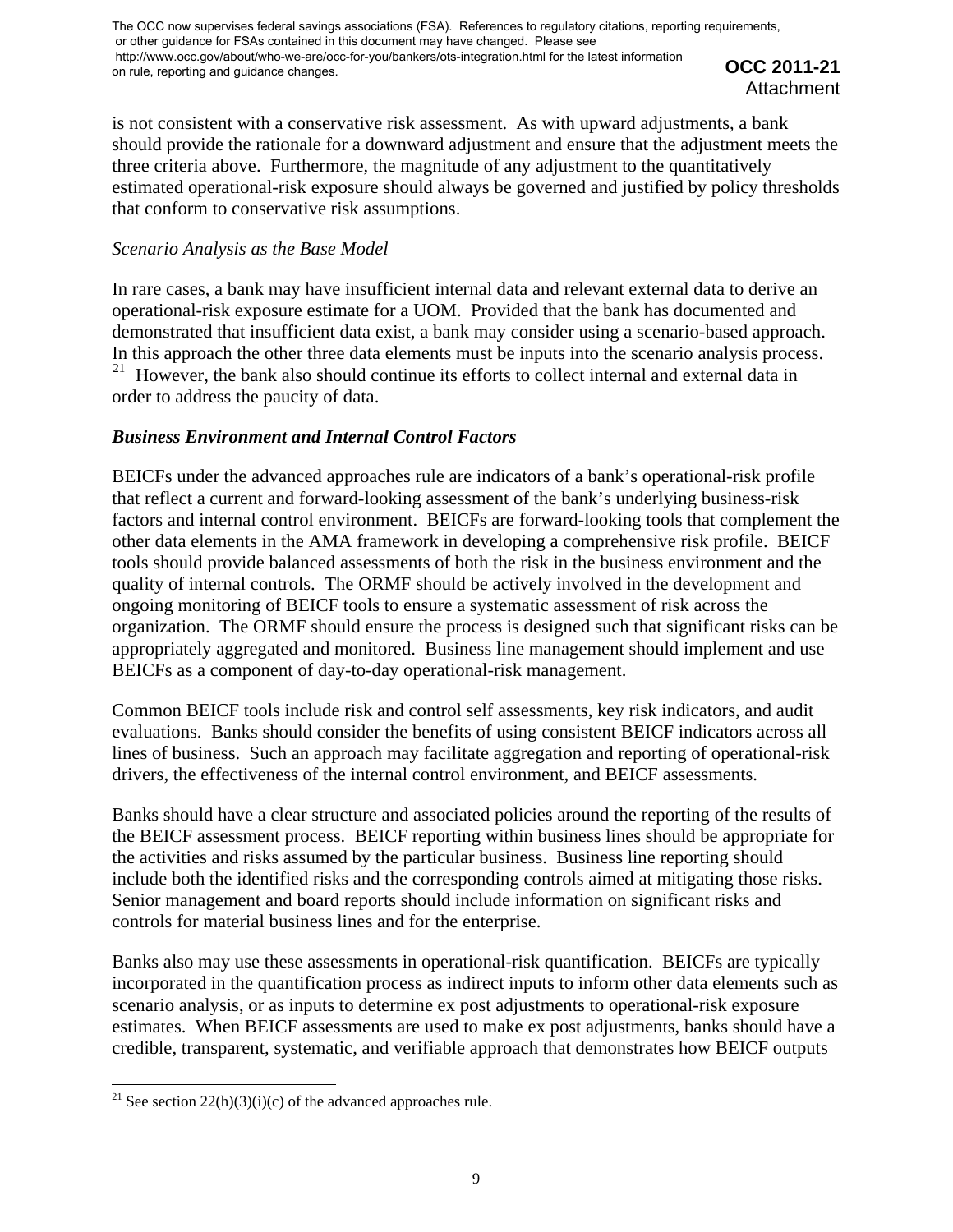translate into exposure estimate adjustments. Ex post adjustments may result in an increase or decrease in operational-risk exposure estimates at the enterprise or business line level. Given the inherent subjectivity of BEICF-related adjustments, banks should have clear policy guidelines that limit the magnitude of both upward and downward adjustments. Over time, the direction and magnitude of any such adjustments should be compared to internal data, conditions in the business environment, and changes in the effectiveness of controls to ensure appropriateness.

The advanced approaches rule requires that a bank periodically compare the results of its prior BEICF assessments against its actual operational losses in the intervening period.<sup>[22](#page-9-0)</sup> For example, banks may consider a comparison of the frequency and severity of internal losses to the assessment of risks and internal controls in order to assess the reliability of these tools. Such comparisons may indicate that a bank should recalibrate the existing assessment tools or consider using other more effective tools. When comparing legal losses to BEICF assessments, banks should ensure that the comparison reflects the business and internal control environment that was in effect at the time the legal loss events occurred.

# **Independent Review**

# *Validation*

The advanced approaches rule requires that a bank validate, on an ongoing basis, its advanced systems.<sup>[23](#page-9-1)</sup> For operational risk, advanced systems refer to a bank's operational-risk management processes, operational-risk data and assessment systems, and operational-risk quantification systems. Validation of a bank's AMA framework must include: (i) an evaluation of the conceptual soundness of the advanced systems (including developmental evidence supporting the advanced systems), (ii) an ongoing monitoring process that includes verification of processes and benchmarking, and (iii) an outcomes analysis process that includes back-testing.<sup>[24](#page-9-2)</sup> Validation is a process encompassing a variety of activities that may be performed by different individuals and/or groups throughout the organization over time.

Banks should develop formal policies that implement validation of the AMA framework. The scope of validation and the methodologies employed should be consistent with the materiality and complexity of the risks being managed. A bank's validation process must be independent of the advanced systems' development, implementation, and operation, or be subject to an independent review of its adequacy and effectiveness.<sup>[25](#page-9-3)</sup> As a general matter, a bank should ensure that individuals who perform the validation activities are not biased in their assessments due to their involvement in the development, implementation, or operation of the processes or products undergoing validation.

<span id="page-9-0"></span><sup>&</sup>lt;sup>22</sup> See section 22(h)(2)(ii)(D) of the advanced approaches rule.

<span id="page-9-1"></span><sup>&</sup>lt;sup>23</sup> See section 22(j)(4) of the advanced approaches rule.

<span id="page-9-2"></span> $^{24}$  Ibid.

<span id="page-9-3"></span> $25$  Ibid.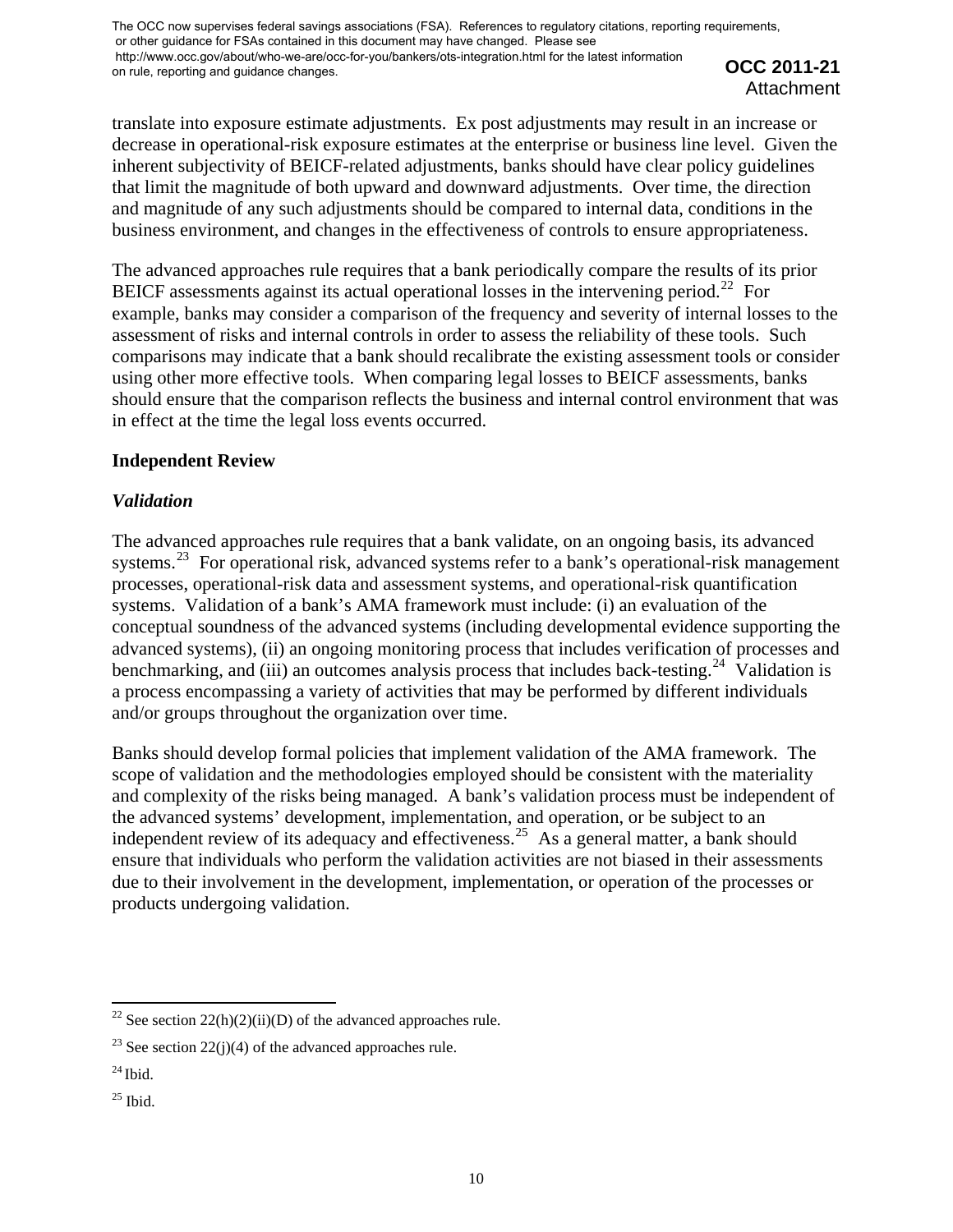**OCC 2011-21 Attachment** 

# *Validation of Governance and Data Elements*

The validation of conceptual soundness consists of an evaluation of the developmental evidence supporting the risk measurement and management framework, including the underlying systems, processes, and tools. Validation should consider whether the conceptual framework, governance, measurement and monitoring systems, management reporting, and controls are appropriate for the firm's size, complexity, and business activities.

A bank must have a process for ongoing monitoring to assess whether all aspects of the AMA framework have been implemented effectively, remain appropriate, and are performing as intended.<sup>[26](#page-10-0)</sup> Ongoing monitoring activities should include ensuring that: (i) the capture of internal and external data is accurate and complete, (ii) scenario and BEICF data are well supported and structured to limit bias, (iii) risk monitoring and management is effective, and (iv) appropriate remediation is undertaken if deficiencies exist. Validation also must incorporate outcomes analysis. Outcomes analysis must include comparisons of data elements, such as BEICFs, with actual loss experience or scenario analysis results with internal and external data.<sup>[27](#page-10-1)</sup>

# *Validation of Quantification Systems[28](#page-10-2)*

Validation should ensure that the bank's operational-risk quantification systems generate credible estimates of the bank's operational-risk exposure that reflect the operational-risk profile of the bank. Validation of the conceptual soundness should include validation of model inputs (including the selection and any transformations of data elements), outputs, assumptions, and the methodology. Ongoing validation of the AMA quantification system must evaluate the conceptual soundness of the system and be conducted to ensure that the approach and its underlying theory and logic remain sound and appropriate for the bank's range of business activities and the variety of operational loss events to which it is exposed. [29](#page-10-3) This includes periodic evaluation of the appropriateness of the assumptions, parameters, inputs, outputs, and methodology, as well as comparisons of the AMA model and its results to other models. Outcomes analysis also must be conducted to compare model results with actual outcomes and losses.<sup>[30](#page-10-4)</sup>

# *Internal Audit*

The advanced approaches rule requires a bank to have an internal audit function independent of business-line management that at least annually assesses the effectiveness of the controls supporting the bank's advanced systems and reports its findings to the bank's board of directors

<span id="page-10-0"></span> <sup>26</sup> See section 22(j) of the advanced approaches rule.

<span id="page-10-1"></span><sup>&</sup>lt;sup>27</sup> See section 22(h)(2)(ii)(D) of the advanced approaches rule.

<span id="page-10-2"></span><sup>28</sup> This guidance draws on existing supervisory guidance on model validation, including the *Supervisory Guidance on Model Risk Management* issued by the Office of the Comptroller of the Currency and the Federal Reserve Board of Governors on April 4, 2011.

<span id="page-10-3"></span><sup>&</sup>lt;sup>29</sup> See section 22(j)(4)(i) of the advanced approaches rule.

<span id="page-10-4"></span> $30$  See section 22(j)(4)(iii) of the advanced approaches rule.